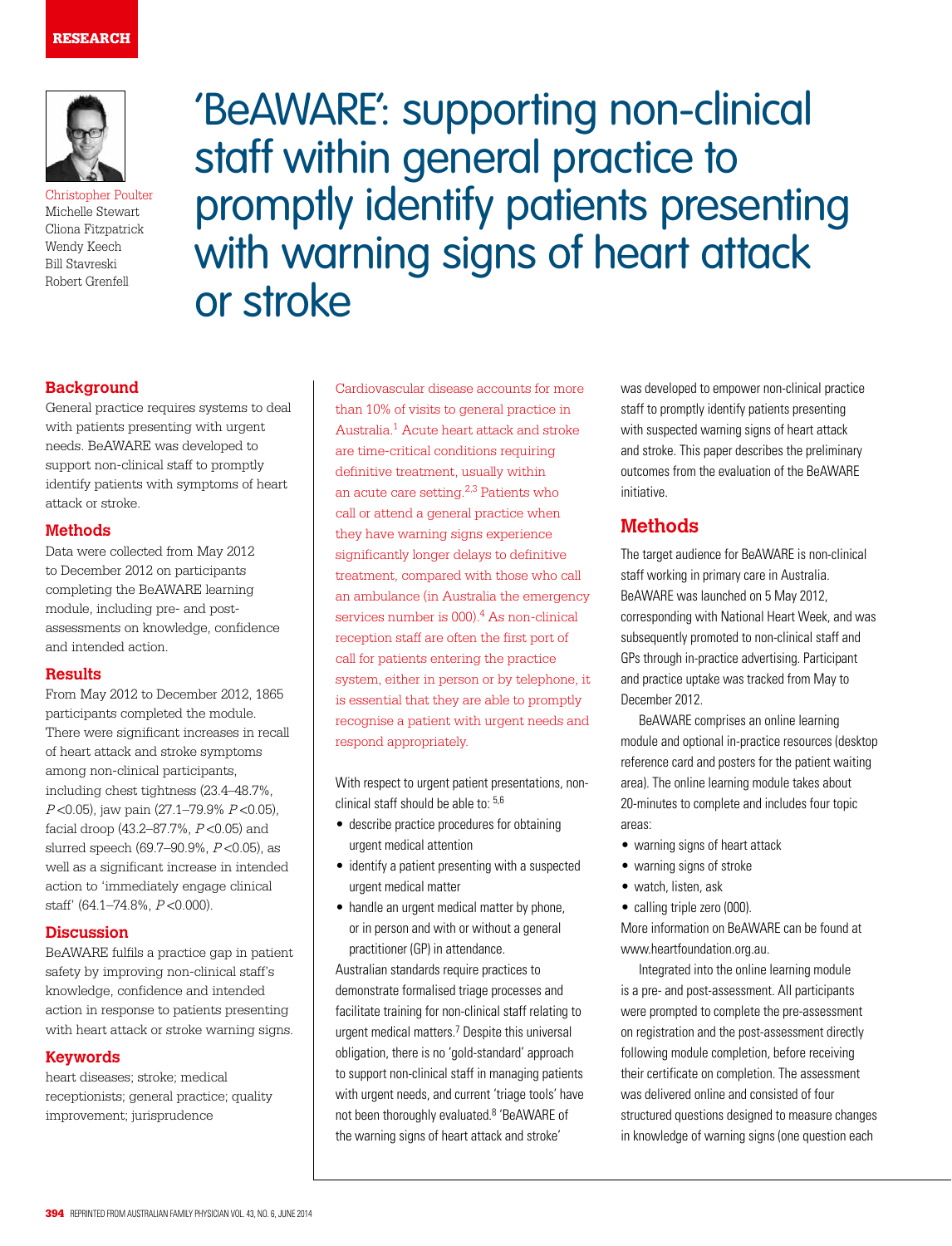for heart attack and stroke, open-ended to measure unprompted recall of symptoms), confidence in knowing what to do and intended action (closedended questions with a response scale measuring level of confidence and intended action).

Using SPSS, 18.0, the pre- and post-assessment data were collated, coded and analysed. Paired sample *t*-tests were conducted to measure differences between pre- and post-assessment data, using a 95% confidence interval. Analysis was conducted for the two participant groups: non-clinical and clinical participants. Non-clinical participants were defined as practice staff whose primary role was not of a clinical nature, such as receptionists and practice managers. Clinical participants were classified as GPs, nurses and other health professionals. As this study was of aggregate, de-identified data that were collected primarily for in-house quality assurance purposes, no formal Human Research Ethics Committee approval or exemption status was required.

## **Results**

From May 2012 to December 2012, there was a total of 2017 registrations for the online learning module (OLM) and 1865 (92%) completions. Participants originated from 815 general practices nationally. Of those completing the online learning module 64% (1189) were non-clinical participants. (Figure 1).

Tables 1 and 2 show the pre- and post-module results in unprompted recall of heart attack and stroke symptoms among non-clinical and clinical staff. Statistically significant increases in recall were evident for the common symptoms of heart attack and stroke among both groups. Unprompted recall of 'chest tightness' (pre: 23.4%, post: 48.7%; P <0.05), 'jaw pain' (pre: 27.1%, post: 79.9%; P <0.05), 'shoulder pain' (pre: 15.9%, post: 41.3%; P <0.05), 'facial droop' (pre: 43.2%, post: 87.7%; P<0.05), 'unable to raise arms' (pre: 13.9%, post: 83.1%; P <0.05) and 'slurred speech' (pre: 69.7%, post:  $90.0\%$ ;  $P < 0.05$ ) significantly increased among non-clinical participants. There was a significant fall in unprompted recall for several less commonly recognised and promoted heart attack and stroke symptoms.

Figures 2 and 3 show the change from pre- to post-module in personal confidence in knowing how to respond to a patient presenting with warning signs. Non-clinical participants indicating



| Table 1. Warning signs of heart attack - participant recall                            |                           |         |                               |         |  |  |  |
|----------------------------------------------------------------------------------------|---------------------------|---------|-------------------------------|---------|--|--|--|
|                                                                                        | Clinical participants (%) |         | Non-clinical participants (%) |         |  |  |  |
| <b>Warning sign</b>                                                                    | Pre                       | Post    | Pre                           | Post    |  |  |  |
| Chest pain                                                                             | 87.9                      | $92.6*$ | 87.8                          | 85.7    |  |  |  |
| Tightness in chest                                                                     | 25.1                      | $51.4*$ | 23.4                          | 48.7*   |  |  |  |
| Arm pain                                                                               | 64.3                      | 65.0    | 65.4                          | $60.6*$ |  |  |  |
| Weak/heavy arms                                                                        | 1.0                       | 2.3     | 0.7                           | 1.9     |  |  |  |
| Jaw pain                                                                               | 34.3                      | $81.3*$ | 27.1                          | 79.9*   |  |  |  |
| Neck pain                                                                              | 20.9                      | 42.9*   | 15.9                          | $41.0*$ |  |  |  |
| Back pain                                                                              | 20.0                      | $51.4*$ | 16.0                          | $46.0*$ |  |  |  |
| Shoulder pain                                                                          | 18.2                      | $43.5*$ | 15.9                          | $41.3*$ |  |  |  |
| Shortness of breath                                                                    | 66.4                      | 67.1    | 65.7                          | 61.7    |  |  |  |
| Feeling dizzy                                                                          | 16.4                      | $40.3*$ | 21.2                          | $42.2*$ |  |  |  |
| Feeling faint/collapsing                                                               | 10.1                      | $2.1*$  | 8.0                           | 2.3     |  |  |  |
| Nausea/vomiting                                                                        | 27.7                      | $43.5*$ | 25.5                          | $43.3*$ |  |  |  |
| Sweating/clammy                                                                        | 50.3                      | 52.5    | 40.8                          | $50.8*$ |  |  |  |
| <b>Numbness</b>                                                                        | 4.3                       | 1.2     | 7.5                           | 1.4     |  |  |  |
| Palpitations                                                                           | 8.4                       | 0.9     | 6.5                           | 0.5     |  |  |  |
| Paleness/greyish skin                                                                  | 19.2                      | 17.5    | 12.4                          | $16.6*$ |  |  |  |
| Indigestion/heartburn                                                                  | 6.1                       | $2.1*$  | 4.0                           | 1.2     |  |  |  |
| Tingling sensation                                                                     | 7.8                       | $1.2*$  | 12.0                          | $2.0*$  |  |  |  |
| Fatique                                                                                | 4.4                       | $2.3*$  | 2.7                           | 1.2     |  |  |  |
| Anxiety                                                                                | 6.2                       | $2.1*$  | 2.1                           | 0.6     |  |  |  |
| Pain (general)                                                                         | 9.6                       | $5.9*$  | 7.3                           | 7.8     |  |  |  |
| Other                                                                                  | 14.8                      | $3.0*$  | 11.6                          | 1.6     |  |  |  |
| Unsure                                                                                 | 0.9                       | 0.9     | 1.1                           | 1.0     |  |  |  |
| Q1. What signs or symptoms would you associate with having a heart attack? $*P < 0.05$ |                           |         |                               |         |  |  |  |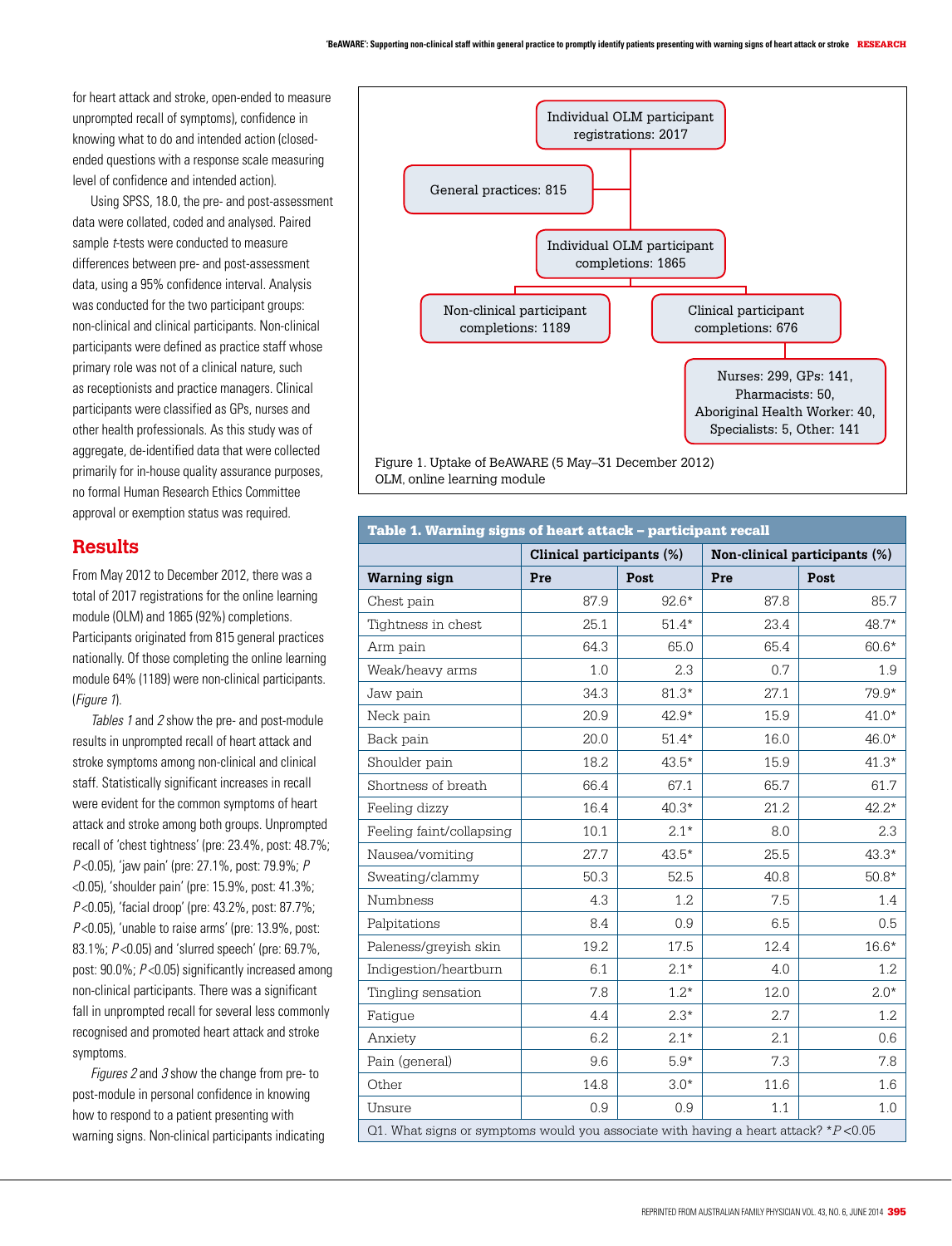'very confident' increased from 24.5% to 81.7% (P <0.000). Clinical participants indicating 'very confident' increased from  $30.8\%$  to  $85.9\%$  ( $P < 0.000$ ).

Figures 4 and 5 show the change from pre- to post-module in intended action in response to a patient presenting with warning signs. A greater proportion of non-clinical participants indicated they would 'tell a GP/nurse immediately' (pre: 64.1%, post: 74.8%;  $P < 0.000$ ) and fewer indicating they would call 000 (pre: 32.0%, post: 24.4%; P <0.000).

## **Discussion**

The uptake of BeAWARE among general practice has exceeded expectations. Staff from 815 individual general practices participated in

BeAWARE within the first 8 months, representing an estimated 12% of all practices nationally.9 Despite BeAWARE being purposefully developed for non-clinical practice staff, there were 676 clinical participants, representing 36% of total participants. The authors view the overall response as an endorsement from the sector that BeAWARE fulfils a safety 'gap' for patients presenting with suspected heart attack or stroke.

Non-clinical reception staff work in a complex, high-stress environment and are regularly required to make distinctions between routine and urgent appointments.10 With respect to emergencies, the primary role of non-clinical staff is to promptly identify patients presenting with urgent needs

#### Table 2. Warning signs of stroke – participant recall

|                                                                                 | Clinical participants (%) |         | Non-clinical participants (%) |         |  |
|---------------------------------------------------------------------------------|---------------------------|---------|-------------------------------|---------|--|
| <b>Warning sign</b>                                                             | Pre                       | Post    | Pre                           | Post    |  |
| Facial droop                                                                    | 41.6                      | $87.8*$ | 43.2                          | $87.7*$ |  |
| Unable to raise arms                                                            | 10.5                      | $74.9*$ | 13.9                          | $83.1*$ |  |
| Slurred speech                                                                  | 70.3                      | 89.2*   | 69.7                          | $90.9*$ |  |
| Weakness - face, arms<br>& legs                                                 | 38.8                      | 23.7    | 24.2                          | 13.4    |  |
| Persistent headache                                                             | 37.3                      | 41.5    | 29.5                          | $34.7*$ |  |
| Unable to understand<br>someone                                                 | 5.0                       | $12.9*$ | 6.1                           | $15.6*$ |  |
| Unresponsive<br>(yet conscious)                                                 | 4.9                       | 0.9     | 4.5                           | 2.1     |  |
| Blurred vision                                                                  | 22.8                      | 13.8    | 19.8                          | 6.9     |  |
| Memory loss                                                                     | 2.8                       | 0.2     | 2.8                           | 0.9     |  |
| Disorientation/confusion                                                        | 25.7                      | 13.8    | 25.2                          | 11.9    |  |
| Unco-ordinated/loss of<br>balance                                               | 13.5                      | 8.1     | 13.3                          | 6.0     |  |
| Dizziness                                                                       | 13.6                      | $18.2*$ | 15.1                          | 17.3    |  |
| Collapse/loss of<br>consciousness                                               | 14.3                      | 3.5     | 7.7                           | 1.4     |  |
| Pain                                                                            | 4.0                       | 1.2     | 6.3                           | 1.6     |  |
| Difficulty swallowing                                                           | 9.3                       | 5.8     | 5.3                           | 3.0     |  |
| LoM/paralysis/numbness                                                          | 43.9                      | 14.1    | 47.4                          | 13.4    |  |
| Dribbling                                                                       | 4.0                       | 1.8     | 1.8                           | 0.1     |  |
| Nausea/vomiting                                                                 | 3.3                       | 2.3     | 2.9                           | 2.7     |  |
| Sweating/clammy                                                                 | 2.5                       | 0.9     | 3.1                           | 1.9     |  |
| Unsure                                                                          | 1.2                       | 0.9     | 1.2                           | 0.9     |  |
| Q2. What signs or symptoms would you associate with having a stroke? $*P$ <0.05 |                           |         |                               |         |  |

for rapid clinical assessment.<sup>11</sup> It is essential, therefore, that they have the necessary knowledge of heart attack and stroke warning signs. The aim of the BeAWARE module is to provide nonclinical staff with this knowledge and support prompt identification of common heart attack and stroke symptoms. The recall of the common heart attack and stroke warning signs by non-clinical and clinical participants improved markedly post module. The significant increases were consistent with the heart attack and stroke symptoms included in the BeAWARE learning module. They also align with the campaign messaging and materials from the Heart Foundation's 'Warning Signs of Heart Attack Action Plan' and the Stroke Foundation's FAST campaign. It was not surprising that there was an accompanying decrease in recall of less common symptoms, as these were not included in the BeAWARE learning module. Further, the decrease in recall of less common symptoms may be related to the open-ended, unprompted structure of the assessment question as opposed to a lack of knowledge or awareness of lesscommon symptoms among participants.

and immediately escalate them to a GP or nurse

Despite the significant increases in recall of common symptoms among non-clinical staff, in comparison, there was a greater increase in the recall of some symptoms among clinical staff. This may reflect the benefit of BeAWARE in assisting clinical staff to consolidate previous education and training undertaken on the clinical presentation of heart attack and stroke. These increases are encouraging, given the key role of nurses and GPs in clinically assessing the patient and determining the ultimate course of medical action.

A significant shift was observed among non-clinical participants' intention to 'call triple zero (000)' to 'engaging an onsite GP or nurse immediately'. This outcome was consistent with BeAWARE content and its intention to reinforce and support standard processes in general practice. Non-clinical staff need a certain level of knowledge of warning signs to be able to promptly identify patients and initiate the triage process, but it is the responsibility of the GP or nurse to determine the appropriate level of care patients require.<sup>12</sup> At the point of rapid clinical assessment, the GP or nurse should then decide if an ambulance is required. On the basis of this, it is not expected that BeAWARE will result in changes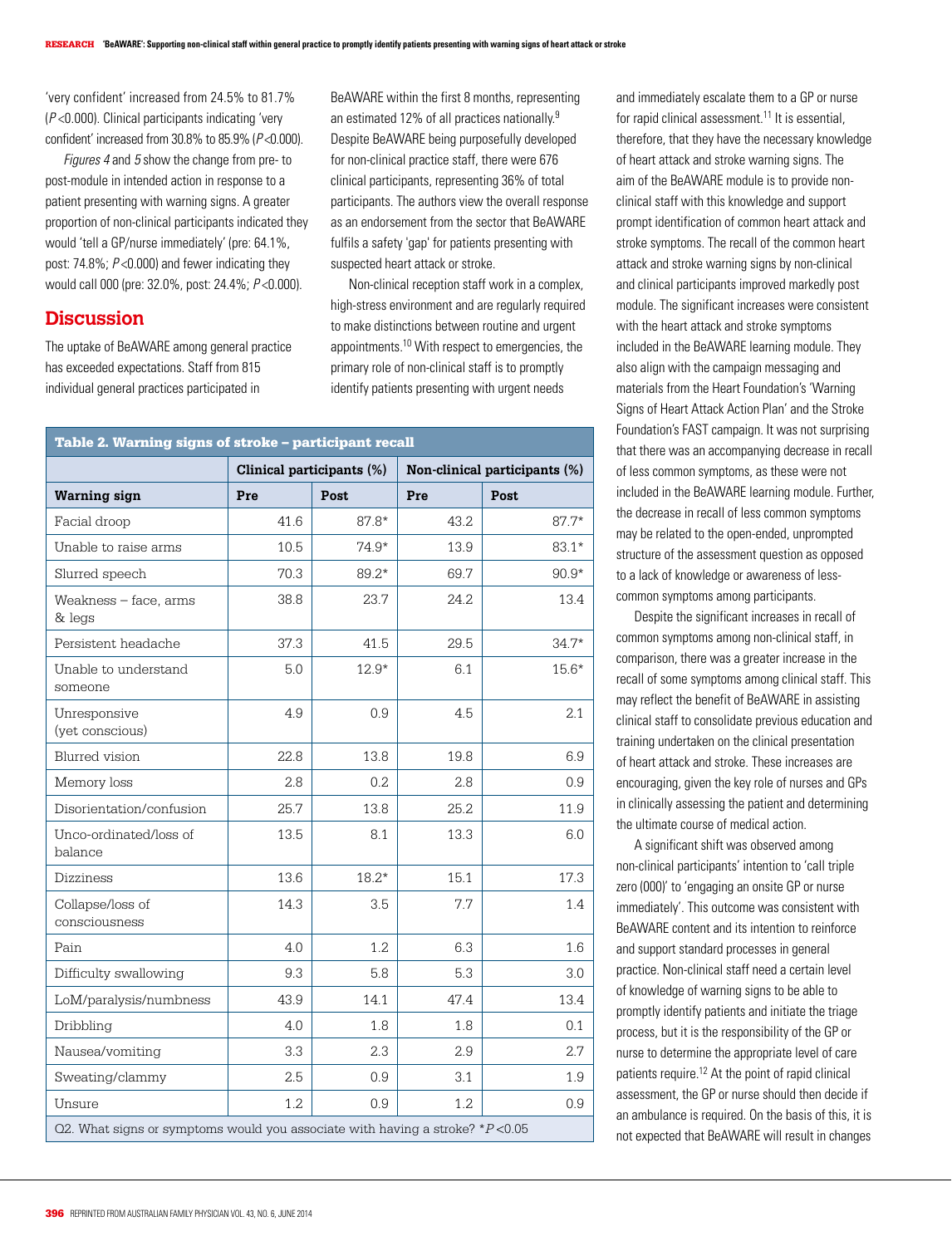to the number of patients taken to hospital but rather, will expedite this process. It is important to note however, when a GP or nurse is not present (eg. opening of the practice), non-clinical staff should call 000 immediately for patients who present with warning signs.<sup>11</sup>

Interestingly, the shift to 'engage an onsite GP or nurse' was more notable among clinical participants, compared with non-clinical participants. As BeAWARE was developed and promoted primarily for non-clinical staff, this outcome may reflect clinicians responding to the module assessment from a non-clinical perspective, consequently educating GPs and nurses on the role of non-clinical staff in patient triage.

Effective triage within general practice requires a whole-of-practice approach for dealing with patients who present with a broad range of needs. BeAWARE is just one component of an effective triage strategy. A triage protocol developed with input from all staff, in conjunction with appropriate staff training, will not only aid practices to adhere to accreditation standards but could ultimately safeguard against risk of medico-legal liability in the case of an adverse patient event.<sup>13</sup>

Despite the directive of practice triage standards, there remains considerable scope to improve patient triage processes through robust performance monitoring and feedback and the development of evidence-based approaches by primary healthcare agencies and regulators. The Royal Australian College of General Practitioners (RACGP) has developed universal practice indicators for the Australian setting which include patient triage, however these are currently voluntary for practices to implement.<sup>14</sup>

BeAWARE was designed to fulfil a niche, but critically important, patient safety gap in general practice. However, there are certain circumstances beyond its scope, particularly issues pertaining to patient compliance that have the potential to delay definitive treatment. Some patients may be unwilling to disclose any information, may disclose inaccurate information and/or may be unwilling to follow the advice given to them by the receptionist or nurse (eg. call 000) due to a number of sociodemographic and situational factors.15 The 'watch, listen, ask' module of BeAWARE endeavours to make non-clinical staff aware that disclosure of information (or lack of) from patients is a potential barrier to acquiring quick and accurate information.



Figure 2. Confidence in knowing what to do (non-clinical staff)